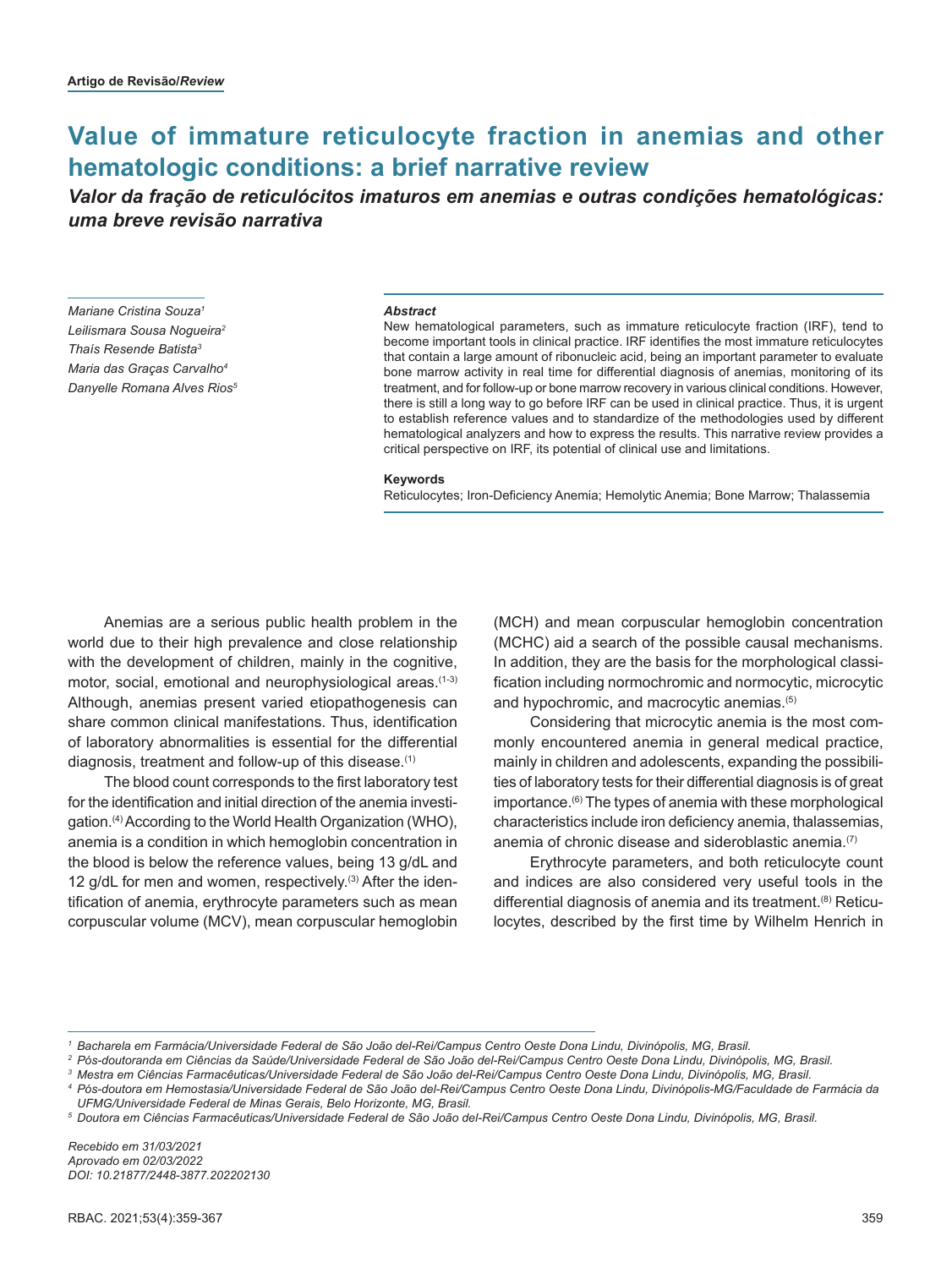1865 as "Granulated" erythrocytes are immature red blood cells (RBC) with varying amounts of RNA(9) and may indicate whether anemia has aregenerative pattern and whether the bone marrow is responding to treatment.<sup>(9-11)</sup>

Automated reticulocyte counting was made possible by methods based on detection of fluorescence or change in absorbance. Various fluorochromes such as polimetidine, acridine orange and orange thiazole, and dyes such as oxazine 750 and new methylene blue are used according to the type of equipment. As reported previously, flow cytometric analysis of reticulocytes is an attractive alternative procedure because of its higher reproducibility when compared to microscopic enumeration method.(12)

By means of automation and the intensity of emitted fluorescence or light absorption, reticulocytes can be identified and classified into three fractions based on their degree of maturation.(13) Thus, the types I (high fluorescence or light absorption), II (medium fluorescence or light absorption) and III (low fluorescence or light absorption) have been introduced. Also, from the automation features, new reticulocyte indices were introduced for volume (MCVr), hemoglobin content (MCHr) and hemoglobin concentration (MCHCr), as well as the volume dispersion measures (RDWr) and hemoglobin content (CHr) of reticulocytes.<sup>(13)</sup>

Reticulocytes are known to circulate a maximum of 4 days in the blood until they become fully mature erythrocytes, while the erythrocytes live approximately 120 days in the circulation. In light of this knowledge, changes in the volume and content of reticulocytes are much faster compared to RBC.(13) This characteristic of reticulocytes enables them both for differential diagnosis and for investigation of response to anemia treatment by means of calculating the new indexes previously mentioned.

The reticulocyte count is also clinically important for the pathophysiological classification of anemia. If a decreased number of reticulocytes is found, this indicates an inadequate production of erythrocytes by the bone marrow. On the other hand, an increase in reticulocyte count indicates destruction of erythrocytes or an excessive blood loss.(5)

Several studies have been published in recent years<sup>(8,9,14-</sup> 16) about the immature reticulocyte fraction (IRF), the younger fraction of reticulocytes, especially for the differential diagnosis of anemias, monitoring of its treatment, and for follow-up or bone marrow recovery in various clinical conditions.

### **IRF: DEFINITION AND MEASUREMENT**

The availability of fluorochromes and dyes that bind to RNA, together with the advancement of technology, allowed the automated reticulocyte counting and new parameters derived from it, such as RMI (reticulocyte maturity index), HFR (high fluorescence reticulocytes) and IRF.(13, 17)

The term IRF was introduced to indicate the more immature reticulocytes containing high amounts of RNA.<sup>(18)</sup> The maturity of the reticulocytes is based on the amount of RNA traces present in the cell, which can be stained with a fluorescent dye specific for nucleic acids as polymethin or others. According to the intensity of fluorescence emitted, reticulocytes are classified as low (LFR), medium (MFR) or high (HFR) fluorescence. The IRF corresponds to the sum of the medium and high fluorescence fractions [(HFR + MFR) x100] and is able to provide real-time information on the quality of erythropoiesis. On the other hand, the RMI corresponds to  $[(HFR + MFR) x100]/LFR$ .  $(9,13,19)$ 

According to Buttarello,<sup>(8)</sup> IRF and reticulocyte count can be considered as an index of acceleration and a quantitative measure of the effectiveness of erythropoiesis, respectively. Moreover, these parameters are useful for discriminating those anemias characterized by an increase in erythropoiesis (hemolytic anemias) or loss of blood resulting in an increase in both total reticulocyte and in IRF; anemias consequent to the reduced bone marrow production (chronic renal disease) with both parameters decreased and, finally, those anemias provoked by acute infections or myelodysplasic syndromes in which occur a dissociation between total reticulocyte count (reduced or normal) and IRF (can be increased). Still, accordinxg to the same author, $(8)$  the increase in IRF precedes in several days the increase in reticulocyte count during replacement of cobalamin, folates and iron for the treatment of nutritional anemias.

In this sense, studies have investigated the association between IRF and the diagnosis of anemia, in an attempt to better understand the ability of this parameter to reflect erythropoietic activity.<sup>(17,20,21)</sup> However, results have been conflicting and despite the relative ease of obtaining the IRF, its use in clinical practice is still limited due to the lack of establishment of reference value, standardization of the methodologies used by hematological analyzers and knowledge of significant clinical outcomes.<sup>(8)</sup>

Thus, the objective of the present study was to provide a comprehensive and critical review about the clinical usefulness of IRF in the differential diagnosis of anemias, in addition to its potentialities of use and limitations. As a timely complementation, some background was also included on the possible clinical utility of IRF for evaluating hematological recovery in many clinical conditions.

### **SEARCH STRATEGY AND SELECTION CRITERIA**

An electronic search for original or review articles published in English and Portuguese was conducted without date limit, through Medline Ovid, Embase, Web of Science and LILACS/Scielo databases. The search was performed using a combination of relevant keywords, such as reticulocyte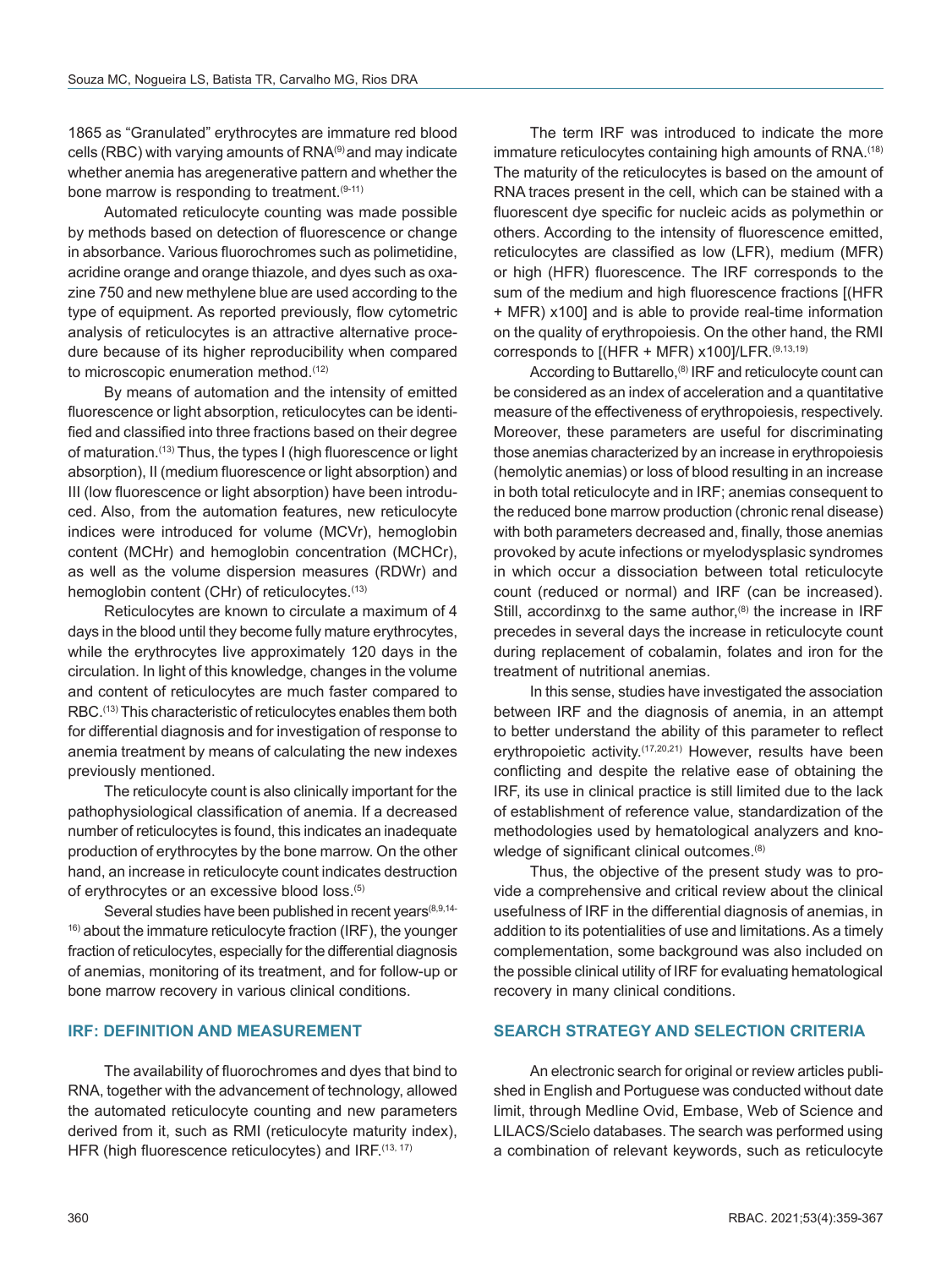maturation, immature reticulocyte fraction, IRF, immature reticulocytes, reticulocyte maturation profile, iron deficiency anemia, microcytic anemia, macrocytic anemia, anemia of chronic disease, anemia of inflammation, thalassemia, beta-thalassemia, alpha-thalassemia, monitoring of erythroid regeneration, bone marrow transplant, hemolytic anemia, medullary aplasia. "OR" and "AND" tools were utilized to combine the words. A total of 47 articles were raised and after careful reading of their titles and abstracts, 9 articles were excluded. The remaining 38 articles in strict association with the objectives of this review were included. In addition to articles, some books were used that included an overview about IRF. The criterion of inclusion of articles was based on the reading of their titles and abstracts, through which the subjects of greatest interest were identified, highlighting the applicability and limitations of the IRF. Articles that did not meet these requirements were excluded.

# **IRF IN THE DIFFERENTIAL DIAGNOSIS OF IRON DEFICIENCY ANEMIA AND THALASSEMIAS**

The differential diagnosis between iron deficiency anemia (IDA), mainly on its mild and moderate forms, and thalassemia on its heterozygous form is very complex as they share laboratory and clinical characteristics. However, differential diagnosis is important to provide a prompt and adequate indication for iron supplementation to the patients with IDA, to avoid unnecessary iron therapy in patients with thalassemia. Also, a correct IDA diagnosis may prevent severe and lethal forms of thalassemic syndromes in the context of pre-nuptial counseling in areas with high prevalence of the disease. In this case, however, blood counts are insufficient and other tests are required, such as hemoglobin electrophoresis, HbA2 and Fetal Hb dosages, serum levels of ferritin and iron and DNA analysis.(1) However, in areas where thalassemia is endemic usually have limited or unavailable health care resources. Thus, introduction of low-cost and easy-to-perform biomarkers are highly desirable in the differential diagnosis of microcytic and hypochromic anemias.<sup>(22)</sup> The IRF has been shown to be an alternative parameter in the differentiation of these anemias.(19,21,23) In this context, some studies have been addressed as follows.

Urrechaga *et al.*(24) evaluated 383 adult patients including 136 patients with minor β-thalassemia, 121 with mild iron deficiency anemia and 126 patients with severe iron deficiency anemia. The investigators observed a significant difference among the three groups, with a mean IRF estimate of 8.7%, 12.9% and 16.7%, respectively. A significant difference was observed when all groups were compared to the healthy individuals, who had an IRF of 4.4%. Noronha and Grotto<sup>(23)</sup> also observed a higher mean IRF in patients with severe iron deficiency anemia (22.1%), followed by patients with mild iron deficiency anemia (17.1%) and patients with minor β-thalassemia (13.2%), when compared to the healthy individuals (8.8%). These findings indicate that IRF is increased in the more severe forms of iron deficiency anemias when compared to patients with minor β-thalassemia.

Velasco-Rodriguez *et al.*(21) have found a significantly higher percentage of IRF in patients with iron deficiency anemia (22.3%) when compared to patients with β-thalassemia trait (18.0%), but there was no difference when compared with patients with dβ-thalassemia (18.3%). On the other hand, in a study by Limaand Grotto,<sup>(25)</sup> the percentage of high fluorescence reticulocytes was not significantly different between patients with heterozygous β-thalassemia (7.3%), patients with iron deficiency anemia (6.9%) and control subjects (6.2%). However, it is important to highlight that these authors evaluated only the percentage of high fluorescence reticulocytes, not the sum of high and medium fluorescence reticulocytes as in the other three studies mentioned previously, which may explain the difference in the results.

In iron deficiency anemia, as well as in thalassemia, inefficient erythropoiesis can be observed. Interestingly, individuals with iron deficiency anemia, despite having a suppressed erythropoiesis, presented a higher IRF, suggesting a more intense erythropoietic activity. However, in the three previous studies,<sup>(21,23,24)</sup> the absolute number of reticulocytes was lower in patients with iron-deficiency anemia compared to those with thalassemia, although the latter had more prone to higher IRF. Therefore, one can speculate that patients with iron deficiency anemia probably behave as in myelodysplastic syndromes in which there is a dissociation between total reticulocyte count and IRF may be observed, that is, a lower absolute number of reticulocytes and a higher IRF. On the other hand, this unexpected event could be explained by the supplementation of iron by the patients resulting in an increase in IRF that precedes in several days the increase of reticulocyte count.

Although iron replacement has not been mentioned by the previously cited investigators, it cannot be ruled out. Another hypothesis is that the higher proportion of immature reticulocytes in iron deficiency anemia, when compared to patients with thalassemia, could be a consequence of a higher mRNA expression of the transferrin soluble receptor (sTfR). In response to the insufficient supply of iron, sTfR synthesis is proportionally increased and may result in an increase of erythroid precursor's levels.(25) The table 1 shows the main characteristics of four studies comparing maturity of reticulocytes between patients with iron deficiency anemia and thalassemia, and Table 2 between iron deficiency anemia and healthy individuals.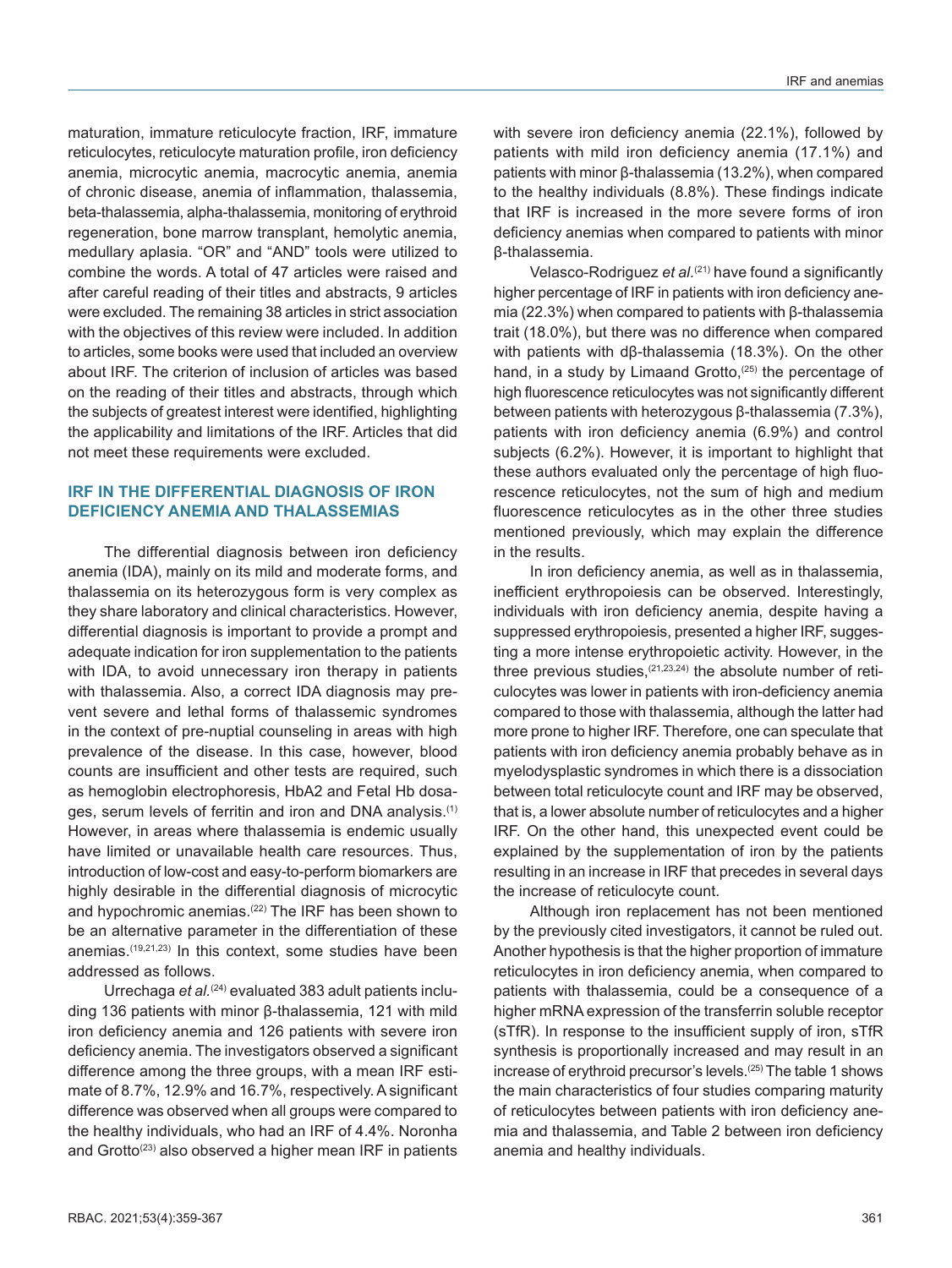| Design of the study<br>and sample size                           | Participants' characteristics                                                                                                                                         | Hematologic analyzer<br>and parameter           | <b>Main results</b>                                                                                                                                                                                                                                    |
|------------------------------------------------------------------|-----------------------------------------------------------------------------------------------------------------------------------------------------------------------|-------------------------------------------------|--------------------------------------------------------------------------------------------------------------------------------------------------------------------------------------------------------------------------------------------------------|
| Velasco-Rodríguez et<br>al., $2016^{(21)}$<br>$N = 428$ . Spain. | $d\beta$ -thalassemia (n = 43)<br>$\beta$ -thalassemia (n = 179)<br>Iron deficiency anemia ( $n = 206$ )                                                              | ADVIA 2120 (Siemens/<br>USA)<br><b>IRF</b>      | $dβ$ -thalassemia: 18.3%<br>$\beta$ -thalassemia: 18.0%<br>Iron deficiency anemia: 22.3%<br>Significant difference between<br><b>B-thalassemia and iron deficiency anemia</b>                                                                          |
| Urrechaga et al.,<br>$2011^{(24)}$<br>$N = 473$ . Spain.         | $\beta$ -thalassemia, minor (n = 136)<br>Iron deficiency anemia, mild ( $n = 121$ )<br>Iron deficiency anemia, severe ( $n = 126$ )<br>Healthy individuals $(n = 90)$ | Sysmex XE-5000 (Sysmex/<br>Japan)<br><b>IRF</b> | B-thalassemia: 8.7%<br>Iron deficiency anemia, mild: 12.9%<br>Iron deficiency anemia, severe: 16.7%<br>Healthy individuals $= 4.4\%$ .<br>Significant difference between healthy<br>individuals and both types of anemia                               |
| Noronha and Grotto,<br>$2005^{(23)}$<br>$N = 108$ . Brazil.      | Iron deficiency anemia, mild $(n = 14)$<br>Iron deficiency anemia, severe $(n = 19)$<br>$\beta$ -thalassemia, minor (n = 25)<br>Healthy individuals $(n = 50)$        | Sysmex XE-2100 (Sysmex/<br>Japan)<br><b>IRF</b> | Iron deficiency anemia, severe: 22.1%<br>Iron deficiency anemia, mild: 17.1%<br>β-thalassemia, minor: 13.2%<br>Healthy individuals: 8.8%<br>Significant difference between healthy<br>individuals and both types of anemia and<br><b>ß-thalassemia</b> |
| Lima and Grotto,<br>$2003^{(25)}$<br>$N = 149$ . Brazil.         | $\beta$ -thalassemia, heterozygous (n = 43)<br>Iron deficiency anemia ( $n = 49$ )<br>Healthy individuals $(n = 57)$ .                                                | Cell-Dyn 3500 (Abbott/<br>USA)<br><b>HFR</b>    | β-thalassemia, heterozygous: 7.3%<br>Iron deficiency anemia: 6.9%<br>Healthy individuals: 6.2%<br>No significant difference among the groups                                                                                                           |

Table 1 - Summary of cross-sectional studies comparing the maturity of reticulocytes between iron deficiency anemia and thalassemia.

HFR: high fluorescence reticulocytes; IRF: immature reticulocytes fraction.

Table 2 - Summary of cross-sectional studies comparing the maturity of reticulocytes between iron deficiency anemia and healthy individuals.

| Design of the study<br>and sample size                         | Participants' characteristics                                                                                                               | Hematologic analyzer<br>and parameter         | <b>Main results</b>                                                                                                                                                      |
|----------------------------------------------------------------|---------------------------------------------------------------------------------------------------------------------------------------------|-----------------------------------------------|--------------------------------------------------------------------------------------------------------------------------------------------------------------------------|
| Canalejo et al., 2011 <sup>(26)</sup><br>$N = 99$ . Argentina. | Pregnant women ageing between<br>18 and 40 years without history of<br>disease or prescription of iron.                                     | Cell-Dyn 3700 (Abbott<br>USA)<br><b>IRF</b>   | IRF values showed significant differences: > 0.35<br>in pregnant women with iron deficiency; $< 0.35$ in<br>healthy women.<br>Sensibility: 76.1%.<br>Specificity: 53.1%. |
| Choi and Son, 2005 <sup>(27)</sup><br>N = 149. South Korea.    | Iron deficiency anemia ( $n = 76$ ).<br>average age: $15.9 \pm 1.6$ ;<br>Healthy individuals ( $n = 73$ ),<br>average age: $16.3 \pm 1.4$ . | Sysmex R-3000<br>(Sysmex/Japan)<br><b>IRF</b> | Iron deficiency anemia: 2.10%;<br>Healthy individuals: 1.13%.<br>There was significant difference between the groups.                                                    |

IRF: immature reticulocytes fraction.

Canalejo *et al.*(26) evaluated 99 pregnant women, aged between 18 and 40 years, during prenatal care, with no history of disease or prescription of supplementary iron. The authors aimed to assess the specificity and sensibility of IRF for the early diagnosis of iron deficiency during pregnancy. The authors observed that the IRF value was different between pregnant women with and without iron deficiency, with 76.1% of sensitivity and 53.1% of specificity, using as cut-off a value of 0.35.

Choi and  $Son^{(27)}$  evaluated the IRF of 149 patients and the means of IRF found were 1.13% for healthy individuals and 2.10% for patients with iron deficiency anemia. These studies have demonstrated that IRF started

to increase as serum iron levels decreased reaching its peak when the patients had an evident iron deficiency. This finding suggests an increased erythropoietic activity when patients were compared with healthy individuals. In normal erythropoiesis, reticulocytes mature gradually in the peripheral blood losing their RNA. By other side, iron deficiency leads to a restricted synthesis of hemoglobin and to an increase in the production rate of transferrin receptor. The fluorescence intensity of reticulocytes is directly proportional to the amount of intracellular RNA. Therefore, higher emission of MFR and HFR in iron deficiency anemia could be influenced by the amount of RNA of the intracellular transferrin receptors.<sup>(25)</sup>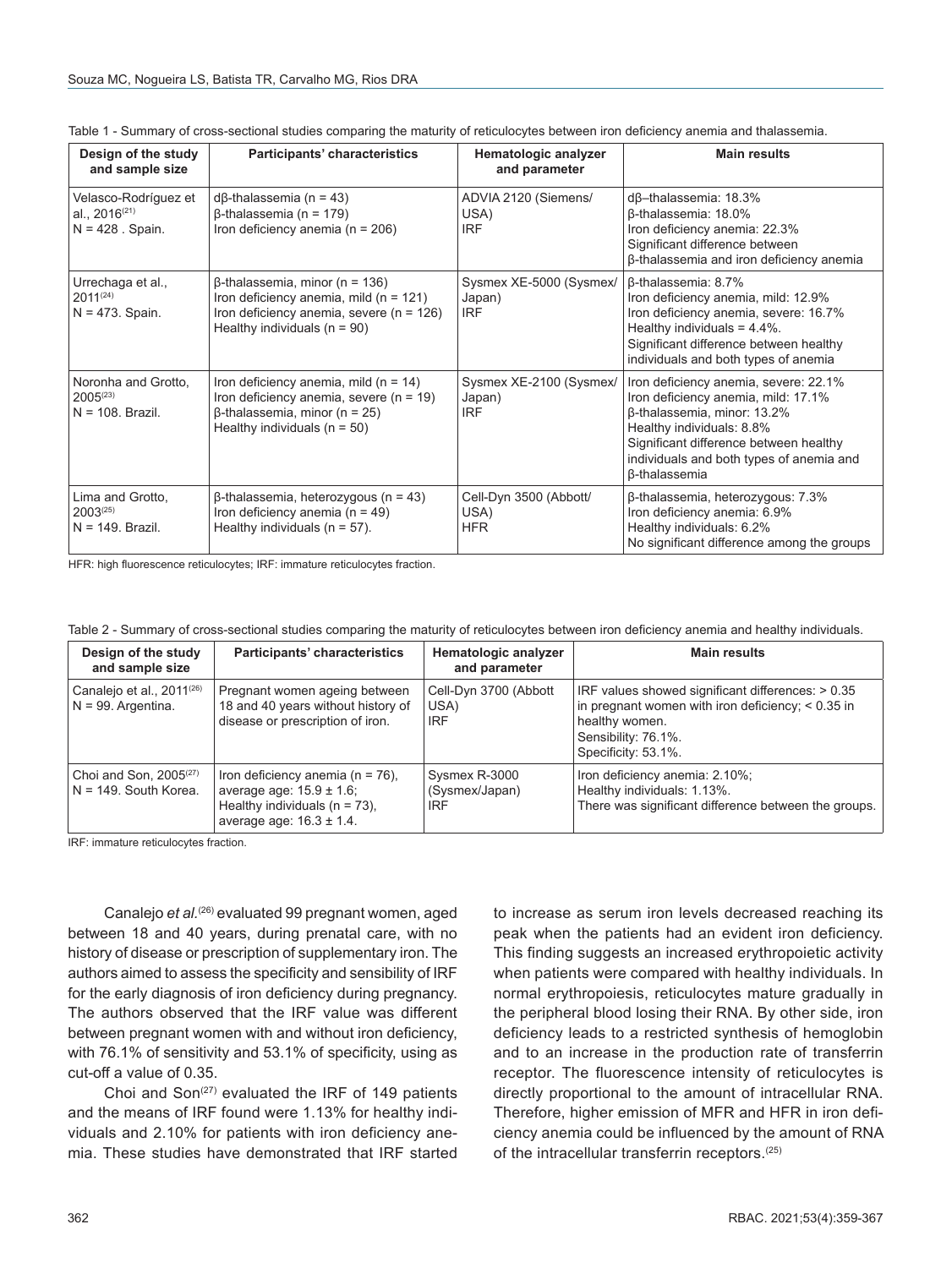### **IRF IN THE DIAGNOSIS OF THALASSEMIA AND MACROCYTIC ANEMIAS**

The diagnosis of thalassemia requires, in addition to the blood count, electrophoresis of hemoglobin, and other complimentary tests, such as molecular, to confirm and differentiate the types of thalassemia. IRF may be useful as a screening parameter since it presents significant differences between healthy individuals and patients with thalassemia; however, it was not effective in differentiating the types of thalassemia.

Butthep *et al.*(28) evaluated reticulocyte maturity in 141 individuals, among them patients with α and β-thalassemia, intermediary thalassemia and healthy individuals. IRF value showed significant increase both in α and β-thalassemia in relation to healthy individuals, but there was no difference between the groups of thalassemia. These results reinforce that active and compensatory erythropoiesis in the bone marrow of patients with thalassemia lead to a greater release of immature reticulocytes in the bloodstream when compared to healthy individuals and is useful to raise a diagnostic suspicion.

Another possible application of IRF would be in the differential diagnosis of macrocytic anaemias including patients with myelodysplastic syndromes, megaloblastic anemia and non-megaloblastic macrocytic anemias. Very high values of IRF (>16) would most likely exclude the diagnosis of non-megaloblastic macrocytic anemia.(29)

# **IRF IN THE DIFFERENTIAL DIAGNOSIS BETWEEN HEREDITARY SPHEROCYTOSIS AND OTHER HEMOLYTIC ANEMIAS**

Differental diagnosis of hereditary hemolytic anemias is complex in mild, moderate and severe cases, and requires more specific complimentary tests, in addition to the blood count. Three studies comparing the maturity of reticulocytes in patients with hereditary spherocytosis (HS) and in patients with other hemolytic anemias were found, and the IRF was shown to be an important parameter in the screening of patients with HS. Table 3 shows the main characteristics of the three studies that compared the maturity of reticulocytes between patients with HS and other hemolytic anemias.

| Design of the study<br>and sample size                       | Participants' characteristics                                                                                                                                                                                                                                                                                                                                                                            | Hematologic<br>analyzer and<br>parameter                              | <b>Main results</b>                                                                                                                                                                                                                                                                                                                                                                                                                                                                                                                                                               |
|--------------------------------------------------------------|----------------------------------------------------------------------------------------------------------------------------------------------------------------------------------------------------------------------------------------------------------------------------------------------------------------------------------------------------------------------------------------------------------|-----------------------------------------------------------------------|-----------------------------------------------------------------------------------------------------------------------------------------------------------------------------------------------------------------------------------------------------------------------------------------------------------------------------------------------------------------------------------------------------------------------------------------------------------------------------------------------------------------------------------------------------------------------------------|
| Xu et al., 2015 <sup>(30)</sup><br>$n = 370$ . China.        | $HS (n = 53);$<br>$\alpha$ -thalassemia (n = 55);<br>$\beta$ -thalassemia (n = 54);<br>Anemia by deficiency of G6PD (n = 56);<br>AIHA ( $n = 52$ );<br>Healthy individuals ( $n = 100$ ).                                                                                                                                                                                                                | Beckman-Coulter<br>LH780 (Beckman<br>Coulter /USA)<br><b>IRF</b>      | AIHA: 45.4%:<br>Anemia by deficiency of G6PD: 42.2%;<br>HS: 33.3%:<br>$\alpha$ and $\beta$ -thalassemias: 30.6%;<br>Healthy individuals: 28.0%.<br>Significant difference among groups                                                                                                                                                                                                                                                                                                                                                                                            |
| Lazarova et al., 2014 (31)<br>$n = 410$ . Belgium.           | Patients with at least one of the<br>screening tests positive for HS.                                                                                                                                                                                                                                                                                                                                    | <b>Beckman Coulter</b><br>DxH800 (Beckman<br>Coulter/USA)<br>Ret/ IRF | Ret/IRF ratio showed 92% of sensitivity and 89% of<br>specificity for HS diagnosis based on the reference<br>intervals for healthy individuals determined by authors<br>(0.71 to 2.34 for women, 0.8 to 2.69 for men).                                                                                                                                                                                                                                                                                                                                                            |
| Mullier et al., 2011 <sup>(32)</sup><br>$n = 400$ . Belgium. | $HS (n = 45);$<br>Other hemolytic diseases ( $n = 108$ );<br>Microcytic anemias ( $n = 93$ ): iron<br>deficiency ( $n = 64$ ) and functional iron<br>deficiency ( $n = 29$ );<br>Healthy individuals ( $n = 61$ ).                                                                                                                                                                                       | Sysmex XE-5000<br>(Sysmex/Japan)<br>Ret/IRF                           | All 45 confirmed cases of HS had a Ret/IRF ratio<br>higher than 7.7. Hence, this value may be used as<br>reference to track all spherocytosis cases. Among all<br>45 cases, all considered as mild spherocytosis (Hb ><br>12 $g/dL$ , $n = 12$ ) had a Ret/IRF ratio higher than 19,<br>showing to be a reference value that could be used to<br>track mild HS.                                                                                                                                                                                                                   |
| Bobée et al., 2018 <sup>(15)</sup><br>$n = 700$ . France.    | Severe HS $(n = 9)$ :<br>Moderate HS $(n = 25)$ ;<br>HS without anemia ( $n = 13$ );<br>$\beta$ -thalassemia minor (n = 30);<br>Anemia by deficiency of G6PD ( $n = 23$ );<br>Anemia by deficiency of PK ( $n = 17$ );<br>Sickle cell trait ( $n = 28$ );<br>Sickle cell disease (n = 30);<br>Iron deficiency anemia ( $n = 33$ );<br>Membranopathies ( $n = 3$ );<br>Healthy individuals ( $n = 489$ ). | Sysmex XE-5000<br>(Sysmex/Japan)<br>Ret/IRF                           | Severe HS: 21.6%; Ret/IRF: 13.6<br>Moderate HS:13.0%; Ret/IRF: 22.8<br>HS without anemia: 6.5%; Ret/IRF: 37.1<br>B-thalassemia minor: 10.2%; Ret/IRF: 7.5<br>Anemia by deficiency of G6PD: 11.6%; Ret/IRF: 9.2<br>Anemia by deficiency of PK: 16.5%; Ret/IRF: 36.2<br>Sickle cell trait: 9.6%; Ret/IRF: 7.6<br>Sickle cell disease: 24.8% Ret/IRF: 9.6<br>Iron deficiency anemia: 19.9% Ret/IRF: 3.3<br>Membranopathies: 11.7% Ret/IRF: 10.7<br>Healthy individuals: 13.2% Ret/IRF:7.9<br>Ret/IRF ratio showed 94.1% of sensitivity and 79.6%<br>of specificity for HS screening. |

Table 3 - Summary of cross-sectional studies comparing the maturity of reticulocytes between hereditary spherocytosis and other hemolytic anemias.

HS: hereditary spherocytosis; AIHA: autoimmune hemolytic anemia; G6PD: glucose 6 phosphate dehydrogenase; PK: pyruvate kinase; IRF: immature reticulocytes fraction, Ret: reticulocytes absolute count.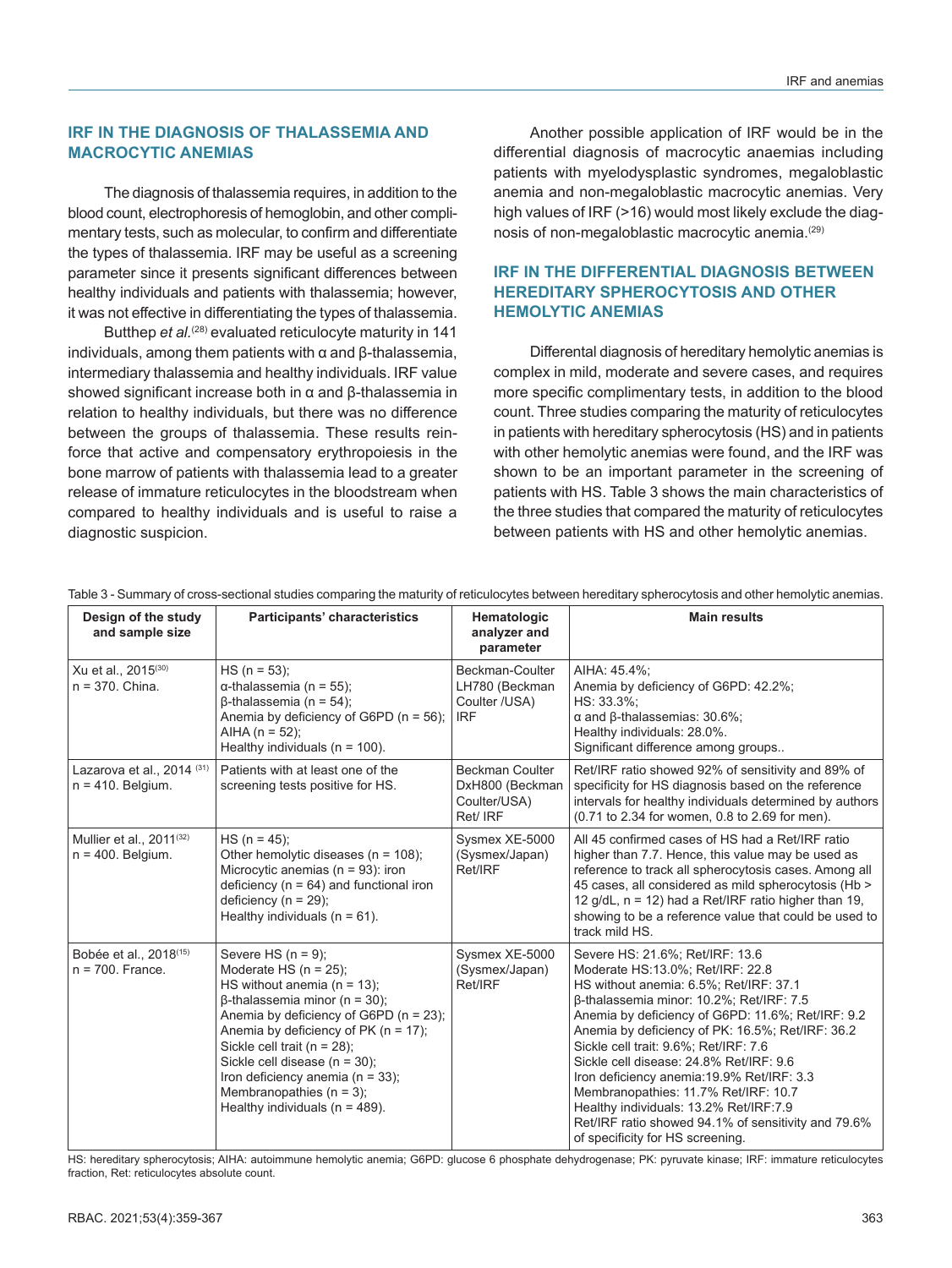Mullier *et al.*<sup>(32)</sup> evaluated the efficiency of IRF in differentiating HS from other hemolytic anemias and compared this diagnostic tool with the current existent methods. The group with HS was compared to 108 patients with other hemolytic diseases, 93 patients with iron deficiency and 61 healthy individuals. Authors noted that patients with HS had a reticulocytes/IRF ratio higher than 7.7. The authors concluded that this limit could be used as a pre-condition for HS screening. Moreover, all cases of mild HS (Hb > 12g/ dL) had a Ret/IRF ratio higher than 19 and, consequently, this value could be used for mild HS screening. The efficacy of the diagnostic tool used to differentiate HS from other hemolytic and iron deficiency anemias was compared to other parameters used in the diagnosis of anemias, obtaining sensibility, specificity, positive and predictive negative values of 100%, 99.3%, 75.0% and 100%, respectively. Thus, Ret/ IRF ratio seems to be more efficient in the differential diagnosis among these different anemias when compared to the existing parameters. In addition, Lazarova *et al.*(31) obtained similar results, with the Ret/IRF ratio showing 92% of sensibility and 89% of specificity in the differential diagnosis of HS. Bobée *et al.*,<sup>(15)</sup> after a series of analyzes, elaborated HS-optimized screening tools, and one of its parameters is reticulocytes/IRF ratio higher than 9.1.

Still concerning to the efficiency of IRF in differentiating HS from other hemolytic anemias, Xu et al.<sup>(30)</sup> observed that the average of IRF was significantly different among the following groups: autoimmune hemolytic anemia – AIHA (45.4%), deficiency of G6PD (42.2%), HS (33.3%), thalassemia (30.6%) and, finally, the group of healthy individuals (28.1%). These differences can be explained by the physiopathology of each disease. AIHA and anemia by deficiency of the G6P enzyme can lead to intense hemolysis, characterized by the premature destruction of erythrocytes as a result of the immunological humoral response or triggered by infections, respectively. In both cases, the bone marrow needs to show sufficient compensatory hyperplasia to try to maintain sufficient blood cells number in the bloodstream.

HS is caused by qualitative and/or quantitative changes in the proteins of erythrocyte membranes, thus it is possible to observe morphological alterations that lead to the reduction of the red blood cells lifespan. The severity of anemia is profoundly variable as it is related to the type of mutation affecting the individual. Authors did not highlight the classification of spherocytosis (mild, moderate or severe) or thalassemia (minor and major for beta; and mild, trace or disease of the hemoglobin H for alpha) of the patients included in the study. Thus, the possibility of existing moderate or mild anemia among the patients may have resulted in a lower IRF, since individuals with mild to moderate hemolysis would not have bone marrow hyperplasia in the same degree of AIHA and anemia due to G6PD deficiency.

### **IRF FOR EVALUATING HEMATOLOGICAL RECOVERY**

Laboratory tests indicating hematological recovery are very useful in certain clinical conditions. Effective erythropoiesis can be assessed and sequentially monitored by quantitative measurement of IRF. In 2006, Luczyński *et al.*, (33) conducted a study to find the most sensitive indicator of anemia among reticulocyte subpopulations assessed by flow cytometry in children with different types of cancer. These authors have found that IRF is not only the first sign of hematologic recovery but also a very strong indicator of postchemotherapy aplasia. In addition, autologous stem cell transplant recipients at risk for infection due to neutropenia (absolute neutrophil count < or = 100/microl) can be identified by IRF several days before neutrophil recovery which reflects erythroid engraftment and hence a recovering marrow.<sup>(34)</sup> Within this context, another study.<sup>(35)</sup> reported that IRF was an early predictor of bone marrow recovery post chemotherapy in patients with acute leukemia, compared with absolute neutrophil count (ANC). As advantages, the authors emphasize that IRF is not affected by infection, is easily measured, inexpensive and reliable parameter to evaluate bone marrow regeneration. Another study developed by Rauf *et al.*,<sup>(36)</sup> reported that the IRF revealed a hematopoietic recovery of the bone marrow of children with acute lymphatic leukemia after chemotherapy earlier than the ANC. Moreover, IRF can be considered as a new tool for hematopoietic evaluation after hematopoietic stem cell transplantation, since this parameter increases before absolute neutrophil count (ANC) and persists increased.<sup>(37)</sup>

In another study, Gonçalo and col. (2011) evaluated the hematologic recovery of patients after allogeneic hematopoietic progenitor cell transplantation and found that this recovery was detected 4 days earlier by IRF than by neutrophil count (NEU) (11 vs 15 d) and 2 days before the immature platelet fraction (10 vs 12 d). For patients undergoing a nonmyeloablative regimen (NMA), the prediction was even higher for IRF 5 days compared to NEUT (10 vs 15 d).<sup>(38)</sup>

Since parvo B19 infection may provoke aplastic anemia and that after its treatment high and medium fluorescence reticulocytes appear in the peripheral blood three to five days prior to the peak in absolute reticulocytes, IRF can be an useful tool for assessment of earlier erythroid regeneration.(39) IRF has also been used to evaluate recovery of erythropoiesis after the frequent side effects of antitumor treatment as well as by the disease itself $(33)$  and may also reflect success of the erythroid engraftment and, therefore, a recovered marrow.(34)

Finally, from the clinical point of view, hematological recovery after treatment of hematological and oncological diseases, such as bone marrow transplantation and chemo and radiotherapy may also be evaluated early by IRF, which allows more specific treatment or individualized approach.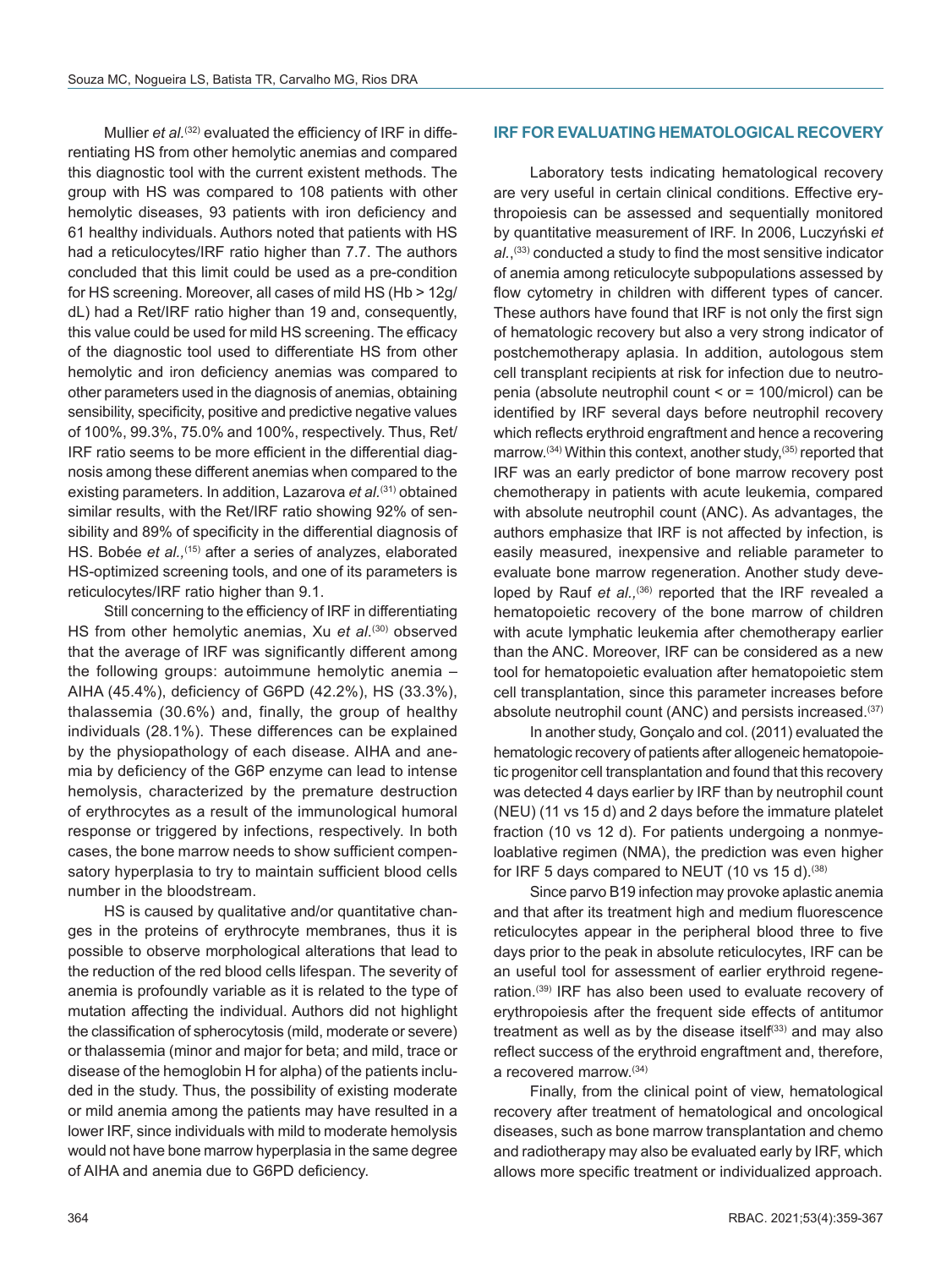### **IRF: DISCUSSION OF CLINICAL APPLICATIONS AND TECHNICAL LIMITATIONS**

Reticulocyte count in manual method has been the assay traditionally used to evaluate the status of erythropoiesis in haematological disorders with disturbances in erythropoietic activity. However, automated reticulocyte count based on flow cytometry has provided much objective and exactly measure of percentage and absolute number of reticulocytes than microscopic method. In addition to being a fast method, evaluation of IRF presents advantage in comparison to other parameters for discriminating anemias due to the precocity with which the information is obtained which represents the bone marrow activity in real time.

In addition to the parameters that describe reticulocyte maturation and potential use in various clinical conditions, other indexes derived from reticulocytes such as MCVr, CHr and MCHCr, have been described. They allow the evaluation of the functional status of erythropoiesis, a useful parameter in the diagnosis and treatment of iron deficiency, in addition to rhEPO therapy.

Studies addressed in this review showed that the evaluation of the IRF assists in the differential diagnosis of anemias, showing more efficiency in iron deficiency anemia on its severe and moderate forms and in hemolytic anemias of greater intensity, such as anemia by deficiency of G6PD and severe hereditary spherocytosis. Moreover, it is an early marker for iron deficiency anemia, since it increases gradually as the iron supplies decrease. IRF is a parameter related to bone marrow activity, that is, it is directly related to the intensity of the erythropoiesis which varies according to the physiopathology of each type of anemia.

However, although there are studies being published on the subject since 1989,<sup>(40)</sup> limitations still exist. Lack of reference values both for healthy individuals and for individuals with different anemias makes IRF use difficult in clinical practice. Reference values vary among researchers depending on the type of hematological analyzer used and, therefore, diagnostic cutoff are method dependent.<sup>(8)</sup> For example,an analysis of the data presented in Tables 1, 2 and 3 revealed great variability of the IRF according to the hematological analyzer. For example, for the control group the IRF ranged from <0.35%, using Cell-Dyn 3700 (Abbott Diagnostics, Santa Clara, CA) for healthy women, to 28.0% in healthy subjects, using the LH780 (Beckman Coulter, Miami, FL). Even in Sysmex hematological analyzers (Toa Medical Electronics Co, Kobe, Japan) IRF values ranging from 0.73% (R-3000) to 8.8% (XE 2100) were observed. Likewise, discrepancies among hematological analyzers were also observed for iron deficiency anemia, thalassemias and other anemias. Several hematological analyzers showed very high IRF values for anemia, such as iron deficiency anemia and thalassemias: ADVIA 120 (Bayer, Tarrytown,

USA), Sysmex XE 5000 (Toa Medical Electronics Co, Kobe, Japan), Sysmex 2100 (Toa Medical Electronics Co, Kobe, Japan); while others such as Sysmex 3000 (Toa Medical Electronics Co, Kobe, Japan) showed much lower IRF values, which did not differed significantly from healthy controls.

In agreement with Butarello, $(8)$  an analysis of the data presented in Tables 1, 2 and 3 have confirmed that the results are still very discrepant when supplied by different analyzers.This fact implies the urgency of the standardization of method-dependent parameters, since IRF and other more recent RBCs indices appear to be much more sensitive indicators of sudden erythropoietic changes than the conventional parameters.

According to the data presented in the current review, IRF values tended to be higher in patients with severe iron deficiency anemia compared to mild forms. Interestingly, IRF values showed a tendency to increase in patients with iron deficiency anemia in relation to those with thalassemias. Surprisingly results of IRF provided by Cell-Dyn 3500 for beta-thalassemia heterozygous, iron-deficiency anemia and healthy individuals were similar and no significant difference was observed among these groups.

On the basis of the diversity of results found in literature, it should also be noted that standardization on how to express the maturity of reticulocytes among the various hematological analyzers is imperative, i.e. some expressions as IRF, others as RMI and some only the percentage of IRF. Although all parameters are capable of reflecting bone marrow activity, they are obtained differently which may compromise comparability of the results. Another limitation of these indices is the lack of an accredited external quality assessment for such indices as well as internal quality control, which hinders the interpretation and clinical decision making.

However, new reticulocyte parameters are likely to improve the diagnosis and monitoring of many hematological diseases. Different hematological analyzers produce different results for IRF and this is a critical point related to the possible clinical applications. Once this limitation is overcome IRF and other reticulocyte indices certainly will assume an essential role in differential diagnosis of different types of anemia and in the monitoring of their treatment.

As mentioned by Morkis *et al.* 2016,<sup>(41)</sup> and many others(8,20,42,43) clinical application can only occur when the reference intervals were determined according to the pre-analytical variables (time, temperature, anticoagulants) and standardization of the methodology, that although it has already been pointed out as required nearly two decades ago,(44) it has not yet been realized.

In summary, although IRF is of recognized importance in many clinical situations, caution is required in interpreting the results considering the lack of consistency between data provided by laboratories using different hematological analysers. Thus, the great variability of the IRF values as a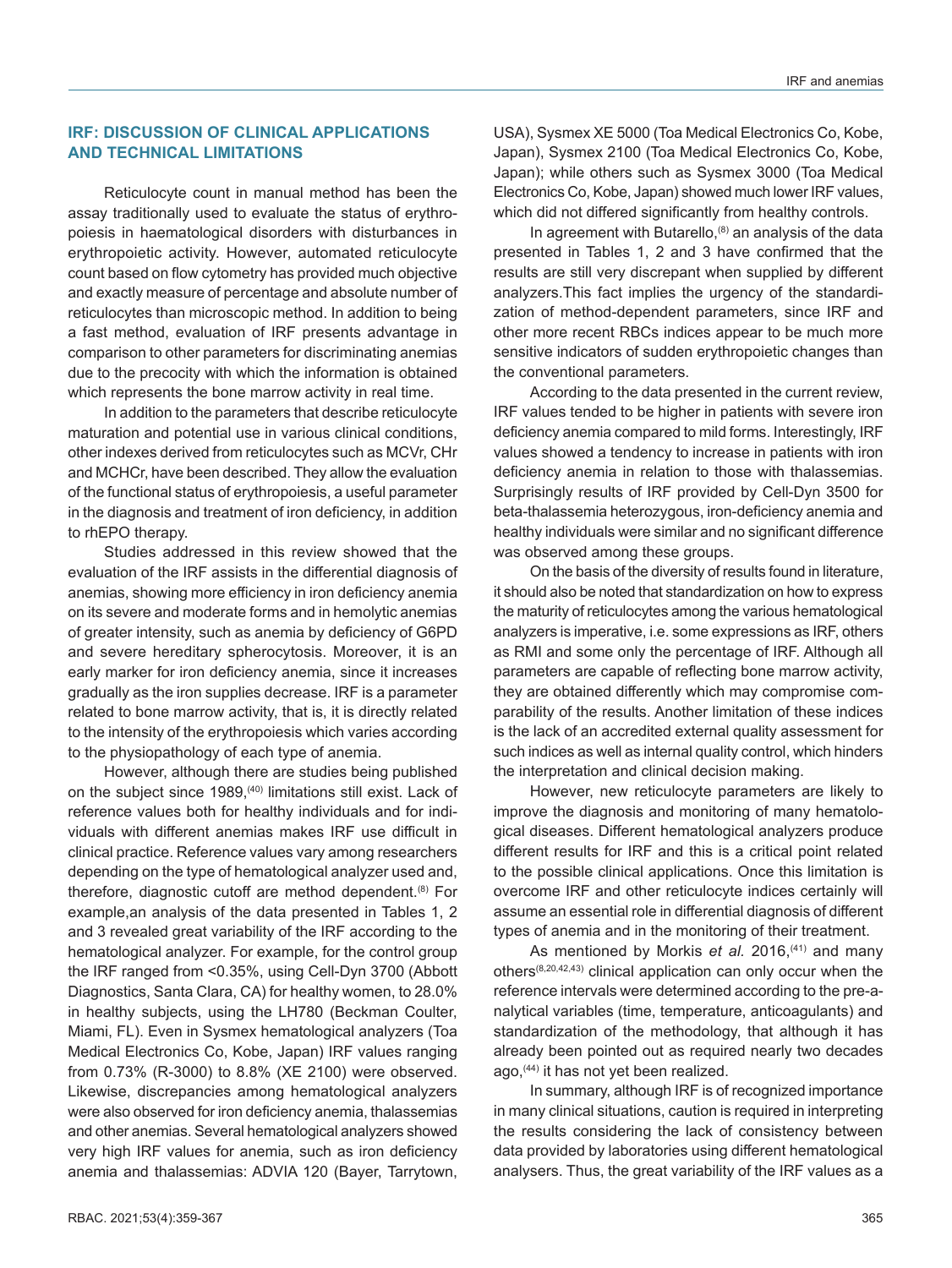function of the method prevents any comparison of results and the correct interpretation is impaired.

#### . **FUNDING SOURCES**

This study was supported in part by the Coordenação de Aperfeiçoamento de Pessoal de Nível Superior - Brazil (CAPES) - Finance Code 001; and Conselho Nacional de Desenvolvimento Científico e Tecnológico, Brazil (CNPq) (Research Fellowship MGC 311185/2019-3).

#### *Resumo*

*Novos parâmetros hematológicos, como a fração de reticulócitos imaturos (IRF), tendem a se tornar ferramentas importantes na prática clínica. O IRF identifica os reticulócitos mais imaturos, que contêm grande quantidade de ácido ribonucleico, sendo um importante parâmetro para avaliar a atividade da medula óssea, em tempo real, para o diagnóstico diferencial das anemias, acompanhamento do seu tratamento, e para o acompanhamento ou recuperação da medula óssea em diversas condições clínicas. No entanto, ainda há um longo caminho a percorrer antes que a IRF possa ser usada na prática clínica. Assim sendo, é urgente estabelecer os valores de referência e padronizar as metodologias utilizadas pelos diferentes analisadores hematológicos e como expressar seus resultados. Esta revisão narrativa fornece uma perspectiva crítica sobre o IRF e seu potencial para o uso clínico, bem como suas limitações.*

#### *Palavras-chave*

*Reticulócitos; Anemia Ferropriva; Anemia Hemolítica; Medula Óssea; Talassemia*

# **REFERENCES**

- 1. Hoffmann JJML, Urrechaga E, Aguirre U. Microcytaire anemie: thalassemie of ijzergebrek? Een meta-analyse van diagnostische indices. Ned Tijdschr Klin Chem Labgeneesk. 2015;40:213-4.
- 2. Lozoff B. Iron deficiency and child development. Food Nutr Bull. 2007;28(4 Suppl):S560-71. Epub 2008/02/27.
- 3. WHO. Worldwide prevalence of anaemia 1993–2005: WHO global database on anaemia. Benoist B, McLean E, Egli I, Cogswell M, editors. Geneva2008.
- 4. Portaria nº 1247, de 10 de novembro de 2014. Aprova o Protocolo Clínico e Diretrizes Terapêuticas da Anemia por Deficiência de Ferro., (2014).
- 5. Cascio MJ, DeLoughery TG. Anemia: Evaluation and Diagnostic Tests. Med Clin North Am. 2017;101(2):263-84. Epub 2016/12/08.
- 6. Iolascon A, De Falco L, Beaumont C. Molecular basis of inherited microcytic anemia due to defects in iron acquisition or heme synthesis. Haematologica. 2009;94(3):395-408. Epub 2009/02/03.
- 7. Massey AC. Microcytic anemia. Differential diagnosis and management of iron deficiency anemia. Med Clin North Am. 1992;76(3):549-66. Epub 1992/05/01.
- 8. Buttarello M. Laboratory diagnosis of anemia: are the old and new red cell parameters useful in classification and treatment, how? Int J Lab Hematol. 2016;38 Suppl 1:123-32. Epub 2016/05/16.
- 9. Piva E, Brugnara C, Spolaore F, Plebani M. Clinical utility of reticulocyte parameters. Clin Lab Med. 2015;35(1):133-63. Epub 2015/02/14.
- 10. Wollmann M, Gerzson BM, Schwert V, Figuera RW, Ritzel Gde O. Reticulocyte maturity indices in iron deficiency anemia. Rev Bras Hematol Hemoter. 2014;36(1):25-8. Epub 2014/03/14.
- 11. Joao AR, Pinto S, E C. Subpopulações dos reticulócitos e fração de reticulócitos imaturos como indicadores de aumento da eritropoese

em doentes com anemia por deficiência de ferro. Rev Bras Hematol Hemoter. 2008;30(3):188-92.

- 12. van Houte AJ, Bartels PC, Schoorl M, Mulder C. Methodologydependent variations in reticulocyte counts using a manual and two different flow cytometric procedures. Eur J Clin Chem Clin Biochem. 1994;32(11):859-63. Epub 1994/11/01.
- 13. Oliveira RAG. Hemograma. Como fazer e interpretar. 2ª ed: LMP; 2016. 643 p.
- 14. Grotto HZ. Platelet and reticulocyte new parameters: why and how to use them? Rev Bras Hematol Hemoter. 2016;38(4):283-4. Epub 2016/11/20.
- 15. Bobee V, Daliphard S, Schrapp A, Lahary A. Screening of hereditary spherocytosis and pyruvate kinase deficiency by automated blood count using erythrocytic and reticulocytic parameters. Int J Lab Hematol. 2018;40(6):697-703. Epub 2018/09/06.
- 16. Liao L, Xu Y, Wei H, Qiu Y, Chen W, Huang J, *et al.* Blood cell parameters for screening and diagnosis of hereditary spherocytosis. J Clin Lab Anal. 2019;33(4):e22844. Epub 2019/04/05.
- 17. Brugnara C. Reticulocyte cellular indices: a new approach in the diagnosis of anemias and monitoring of erythropoietic function. Crit Rev Clin Lab Sci. 2000;37(2):93-130. Epub 2000/05/16.
- 18. Chang CC, Kass L. Clinical significance of immature reticulocyte fraction determined by automated reticulocyte counting. Am J Clin Pathol. 1997;108(1):69-73. Epub 1997/07/01.
- 19. Urrechaga E, Borque L, Escanero JF. Analysis of reticulocyte parameters on the Sysmex XE 5000 and LH 750 analyzers in the diagnosis of inefficient erythropoiesis. Int J Lab Hematol. 2011;33(1):37-44. Epub 2010/05/25.
- 20. Piva E, Brugnara C, Chiandetti L, Plebani M. Automated reticulocyte counting: state of the art and clinical applications in the evaluation of erythropoiesis. Clin Chem Lab Med. 2010;48(10):1369-80. Epub 2010/07/30.
- 21. Velasco-Rodriguez D, Alonso-Dominguez JM, Gonzalez-Fernandez FA, Villarrubia J, Sopena M, Abalo L, *et al.* Reticulocyte parameters of delta beta thalassaemia trait, beta thalassaemia trait and iron deficiency anaemia. J Clin Pathol. 2016;69(2):149-54. Epub 2015/08/13.
- 22. Hoffmann JJ, Urrechaga E, Aguirre U. Discriminant indices for distinguishing thalassemia and iron deficiency in patients with microcytic anemia: a meta-analysis. Clin Chem Lab Med. 2015;53(12):1883-94. Epub 2015/11/05.
- 23. Noronha JF, Grotto HZ. Measurement of reticulocyte and red blood cell indices in patients with iron deficiency anemia and beta-thalassemia minor. Clin Chem Lab Med. 2005;43(2):195-7. Epub 2005/04/22.
- 24. Urrechaga E, Borque L, Escanero JF. Erythrocyte and reticulocyte parameters in iron deficiency and thalassemia. J Clin Lab Anal. 2011;25(3):223-8. Epub 2011/05/14.
- 25. de Lima GA, Grotto HZ. Soluble transferrin receptor and immature reticulocytes are not useful for distinguishing iron-deficiency anemia from heterozygous beta-thalassemia. Sao Paulo Med J. 2003;121(2):90-1. Epub 2003/07/19.
- 26. Canalejo K, Aixalá M, Casella A, Capanera P, Medina J, Jelen A. Evaluación de la fracción de reticulocitos inmaduros como parámetro de ferropenia en el embarazo. Acta bioquímica clínica latinoamericana. 2011;45:81-5.
- 27. Choi JW, Son BK. Soluble transferrin receptor concentration is not superior to log ferritin for evaluating erythropoiesis in adolescents with iron deficiency anemia. Clin Chim Acta. 2005;355(1-2):83-9.
- 28. Butthep P, Wisedpanichkij R, Jindadamrongwech S, Fucharoen S. Elevated erythropoietin and cytokines levels are related to impaired reticulocyte maturation in thalassemic patients. Blood Cells Mol Dis. 2015;54(2):170-6. Epub 2014/12/06.
- 29. Torres Gomez A, Casaño J, Sánchez J, Madrigal E, Blanco F, Alvarez MA. Utility of reticulocyte maturation parameters in the differential diagnosis of macrocytic anemias. Clin Lab Haematol. 2003;25(5):283-8.